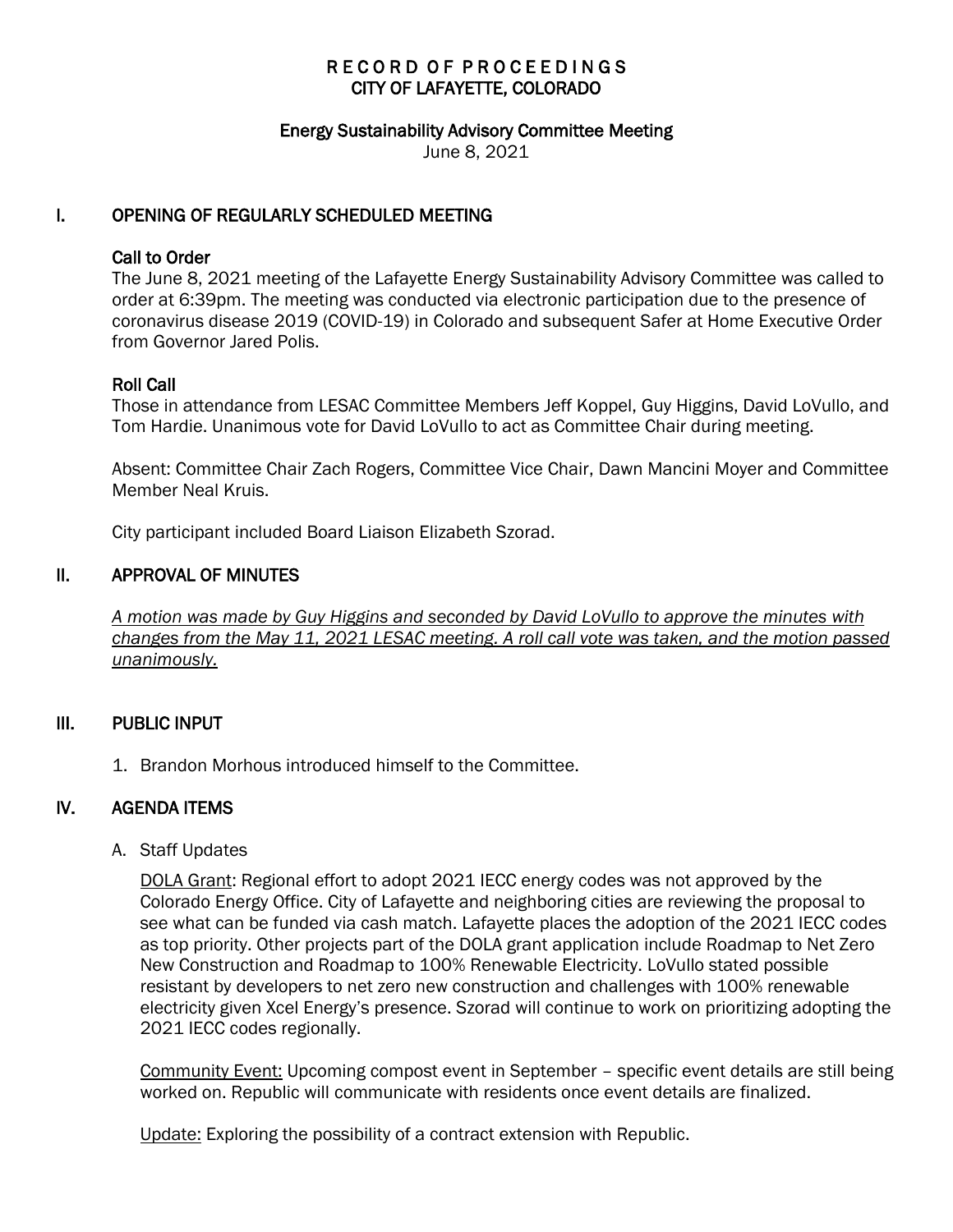In-Person Meeting: Council will be meeting in-person starting in July 2021. LESAC has the option of meeting in-person starting in August 2021.

Multi-modal Transportation Plan Introductory Meeting will be held June 24 at 7pm.

### B. 287 BRT Presentation

Project has been through two public meetings, Boulder County is looking to get input from public on goals: affordable, reliable, and reducing emissions are some input they gathered. Higgins stated the need to ensure accessibility is a key factor in the development of a regional transit plan. LoVullo urged making sure routes and stops are convenient to Lafayette residents.

BRT expansion will connect Longmont, Lafayette, Broomfield and potentially Denver. Concept is to take train model and transfer to the bus model by having dedicated lanes, multiple doors for quick boarding/offloading, near level boarding for handicap users, and fare collection before boarding.

Butts looked for input on options for Lafayette routes. Three alternate routes: stay on 287, through Public Road, Park and Ride stop. LoVullo, Hardie and Higgins viewed Park and Ride route as best option.

Hardie brought up the need to increase transportation for Lafayette residents. Butts mentioned discussions are ongoing for a circulator route for neighboring cities and within Lafayette.

Different options for bus lanes – exterior or interior lanes. LoVullo mentioned median bus stops would create more safety for pedestrians. Higgins recommended to reduce resident time spent in open air bus stop and to look into recycled tire platforms over concrete. Butts exploring options for better shelter from elements.

For more involvement: Committee Members can visit boco.org/287planning.

### LESAC Retreat

Szorad reviewed options for a Committee Retreat at the end of June or early July. Hardie recommended to push retreat to end of July to allow new committee members involved in the retreat. This would also allow more members to attend the Board and Commissions Training on July 19 at 5:30pm. LoVullo motioned for a special meeting for a Committee Retreat pending availability of Committee Members at the end July. Hardie seconded the motion. Szorad to send out poll to Committee Members to schedule retreat at the end of July.

# C. Other Business

a. Consideration for LESAC applicants: LoVullo went over the process of applicant interviews. LESAC requested to invite all applicants to next Committee meeting for introductions. All strong candidates. Hardie was impressed with Morhous and Jackson given their experience. Lovullo supported Dugan to bring diversity and a different perspective to the Committee. Higgins and Koppel were in support of all comments made about applicants.